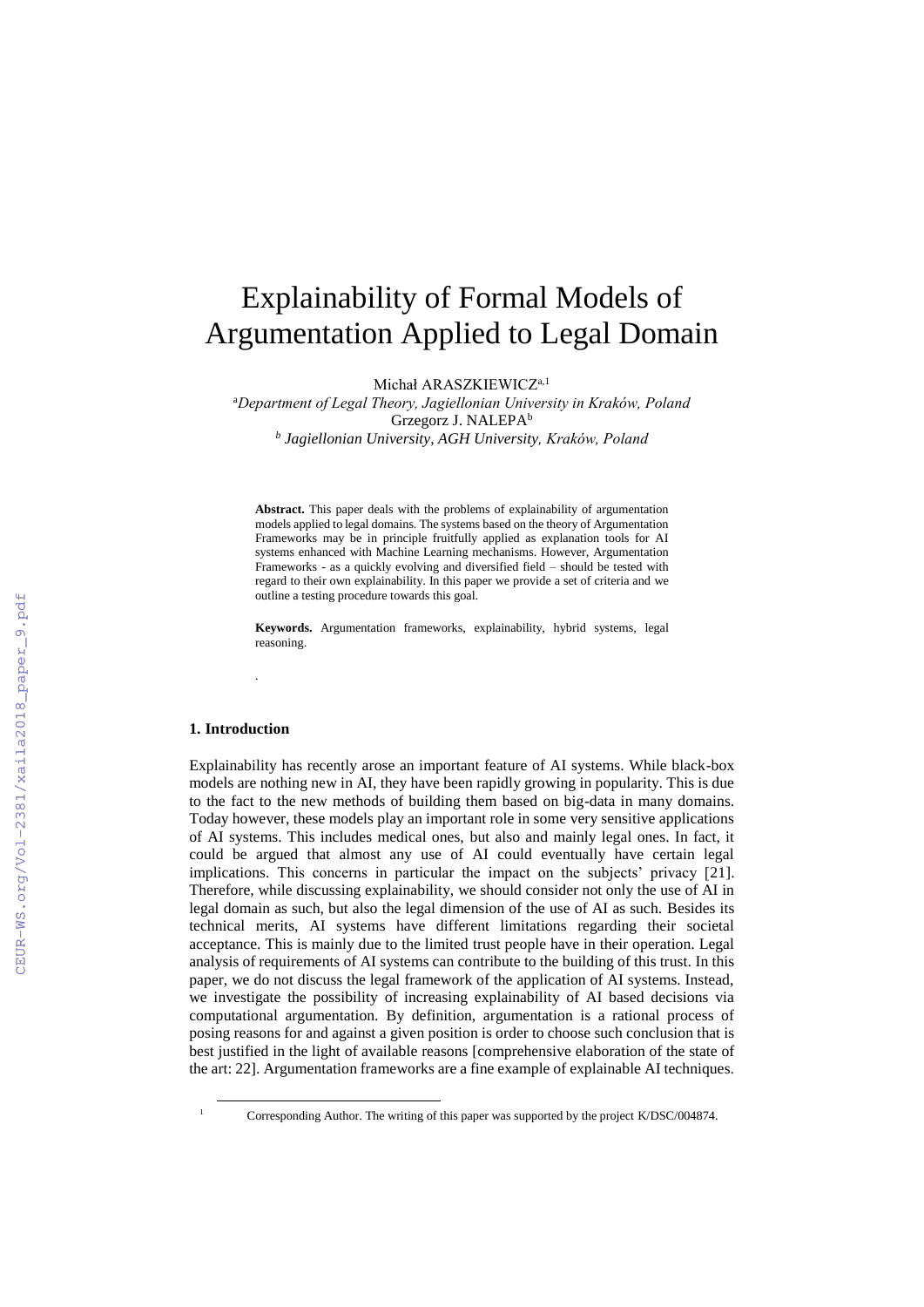However, they might play an even greater role in the future in explanation generation in hybrid AI systems. Such systems combine black-box models (such as artificial neural networks) with additional explanation facilities (e.g. decision trees). This approach is promising, because it may perform a double role: not only contribute to the explanation of the system's decision as regards the merit, but also analyse its legal implications by providing a reasoning in terms of the decision's acceptability with regard to appropriate legal regulation. In specific cases, the two functions may conflate, in particular where an AI system reasons precisely with the scope of right to privacy or right to explanation [4]. The debate on explainability of AI should therefore take place in the domain of AI and Law research, also because of the growing significance of text analytics and machine learning approach in this field [6]. In particular, machine learning mechanisms are developed to predict the outcome of a legal case (construed broadly; a case in this context means not only a case heard before a court/jury, but any task that involves legal reasoning, such as assessment of a given contractual provision etc.). However in legal context we are particularly interested in receiving a sound justification of the solution to a given problem. A result produced by a learning algorithm may be assessed as correct or accurate, but such result may be reached by accident. There is also a greet degree of biasrelated risk in legal reasoning systems. Therefore it is necessary to relate the quantitative and the argumentation-based research on legal argumentation to enhance the transparency of the former. The recent contributions to the domain of transparency of recommending systems [29] provide a basis for analogical investigations in the field of law. Argumentation systems are broadly perceived as a natural candidate for building explanation models for AI. However, before argumentation formalisms are applied to explain the results provided by ML algorithms in the field of law, they should themselves be evaluated with regard to their explainability.

The structure of investigations is as follows. In Section 2 we provide a brief review of the current state of art in the field of computational argumentation and the application of its models to the sphere of law. In Section 3 we develop a scheme for assessment of transparency of argumentation-based models, thus proposing an operationalization of the notion of explainability in this context. Section 4 concludes.

## **2. Formal and Computational Models of Argumentation and their Applications in Legal Domain**

Computational models of argumentation have been intensively investigated since early 1990s, however important earlier work was done also earlier, in 1980s in connection with the rapid growth of interest in the topic of nonmonotonic reasoning modelling. Perhaps the dominant paradigm in the field was started by Dung, who argued for a theory of Abstract Argumentation Frameworks (AAFs) [16]. The idea behind this formalism is simple: certain pieces of information (referred to as arguments) are related means of a binary attack relation. This simple set of primitive concepts enabled Dung and scholars developing this approach to define a set of methods (called semantics) that produce certain sets of arguments (called extensions) which represent those subsets of initially given information that are "justified" in the light of the total set of available information. The formal properties of argumentation frameworks, including complexity features, has been intensively investigated. The characteristic feature of this approach is the existence of different semantics that in certain cases reflect clear intuitions (like in case of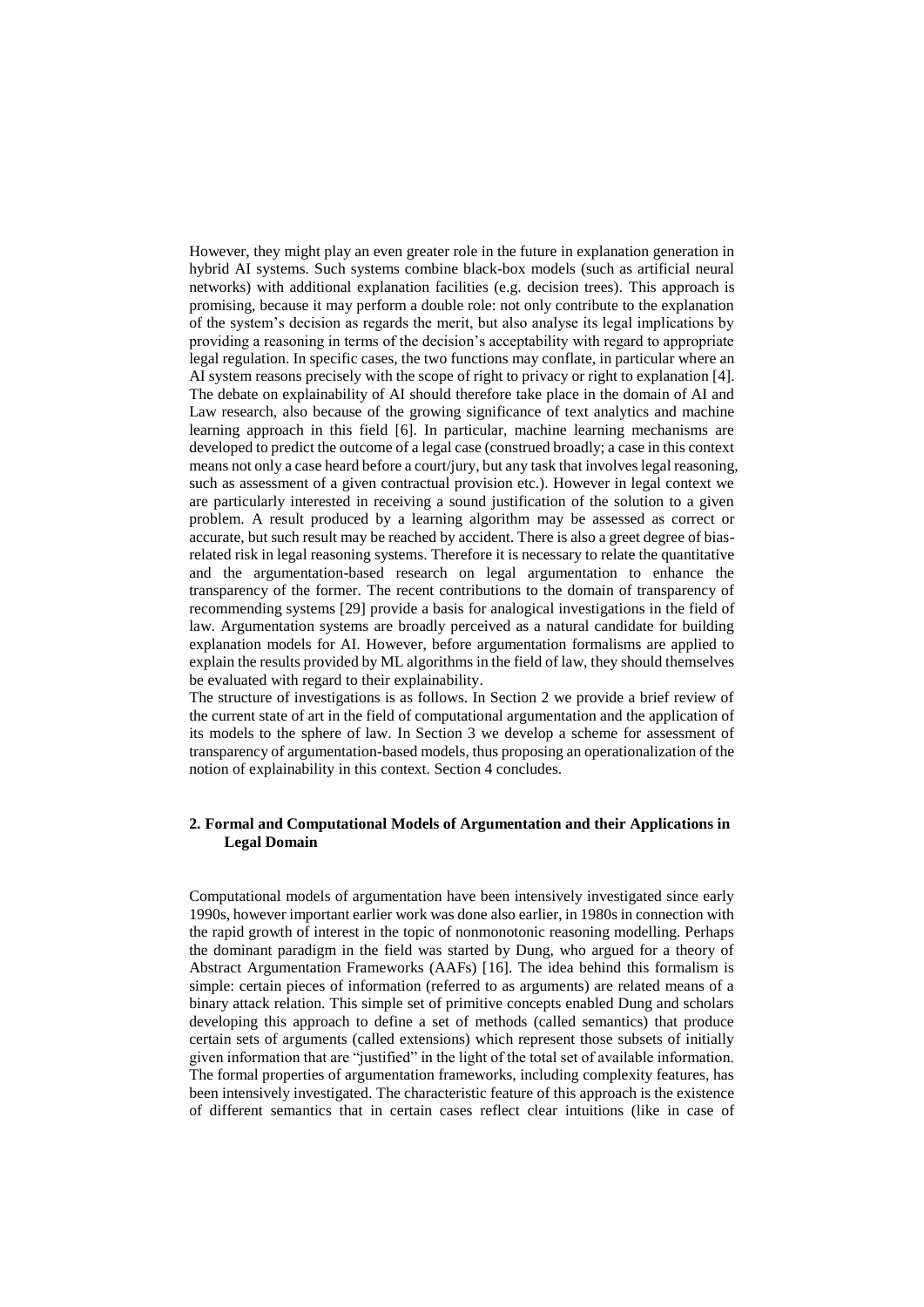grounded or preferred semantics which respectively correspond to the attitude of a sceptical or credulous person). The methodological status of reasoning modelling by means of argumentation frameworks is debatable. In particular, it is claimed that they simulate human ability to solve problems in intelligent manner [13]. We are of the opinion that this feature strongly depends on the resemblance between reasoning structures in given argumentation framework and those found in reasoning expressed in natural language; and the degree of the said resemblance depends both on the modelled problem and the conceptual richness of a given argumentation frameworks. Simple, early AAFs do not meet this criterion for many categories of problems. This is one of the factors that led to numerous developments in the field (preserving abstract character of the notion of argument):

- Introduction of a second type of relation between arguments: the relation of support, thus leading to development of bipolar argumentation frameworks [3, 14], recently, a third type of relation (neutralisation) was proposed to develop tripolar AFs [29];
- Adding the element of values to AAFs thus developing preference-based and value-based argumentation frameworks [7, 8]
- Introducing the elements of acceptance conditions attached to the elements of reasoning (Abstract Dialectical Frameworks) [12];
- Generalizing the approaches referring to the strength of attacks into the notion of Weighted Argumentation Frameworks [17];
- Allowing group attack relations: joint attacks of certain arguments on other arguments [25];
- Developing a system of multi-level attacks: allowing attacks not only on arguments, but also on attack relations [24];
- Including the intuitions concerning gradual acceptability of an argument in the framework [15];
- Formalizing algebraic operators enhancing reasoning with labels on arguments [13].

Apparently, the on-going tendency consists, first, in extending argumentation frameworks to encompass, as parts of defined vocabulary, certain elements that are explicitly present in argumentation expressed in a given language; second, removing constraints on the possible relations between elements and the types of those elements and third, introducing complexity into the method of acceptance of given sets of arguments, taking into account the intuitions following from the real-life reasoning. However, the inherent limitation of AAFs is that they do not enable to account for the structure of arguments and its role in the process of argumentation. This facet is perhaps the most counterintuitive elements of AAFs theory, for argumentation is naturally accounted for posing reasons (premises) to support or attack a given conclusion. These elements are represented in models of structures argumentation such as ASPIC+ [27] or Carneades [18]. The important feature of these formalisms is the possibility to represent different types of attack on an argument, namely:

- undermining: attack on a premise of an argument,
- undercutting: attack on a relation between premise(s) and conclusion of an argument, and
- rebuttal: attack on the conclusion of an argument.

This feature of structured argumentation models makes them undoubtedly more resembling to argumentation expressed in natural language. The two mentioned models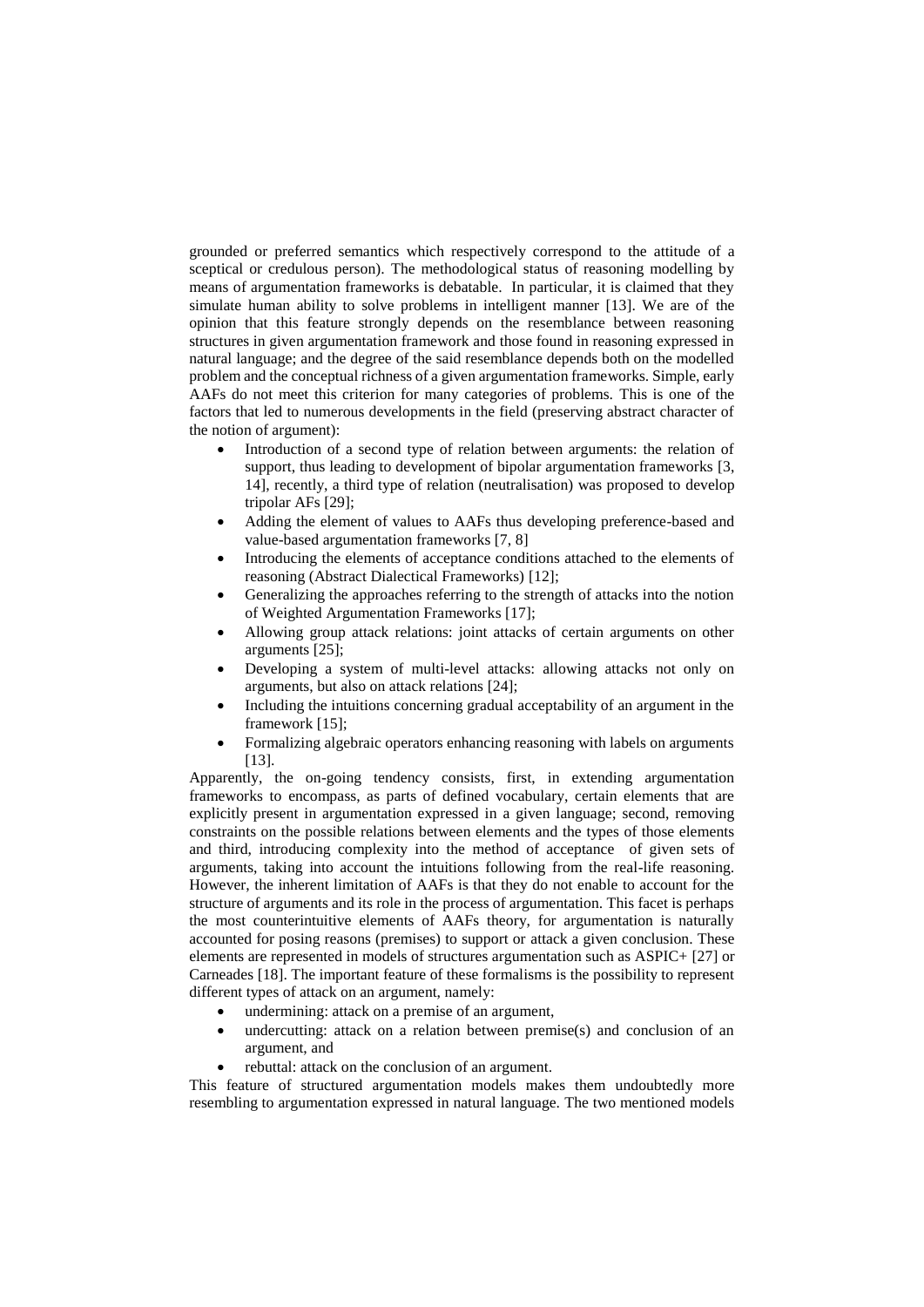make use of different formalisms, but it was shown that it is possible to translate Carneades into ASPIC+ [23]. However, formal translatability of certain parts of given formalisms does not mean that they are similarly explainable.

As a matter of course, the above examples of argumentation formalisms do not exhaust the catalogue of the existing approaches. We concentrate on the mainstream, Dungean approach and related research, because of its wide acceptance and extensive elaboration in the argumentation community.

So far, no comprehensive, systematic study has been made into testing the different formal models of argumentation on the basis of instances of legal reasoning. The evaluation of the existing approaches is being done in distributed manner: the authors of a particular model discuss its features on the basis of analysed cases. For instance, one can enumerate the following contributions to the state of the art:

- application of Abstract Dialectical Frameworks to represent case law [1]
- application of ASPIC+ to model reasoning with legal cases  $[11]$
- application of value-based argumentation model to case-based reasoning [9]
- a special issue of Artificial Intelligence and Law journal devoted to modeling one case: Popov v. Hayashi, by means of four different formalisms, including structured argumentation framework with Dungean semantics [10, 19, 28, 31].

However, even in the latter case the formalisms were not compared and evaluated with regard to their transparency, with an intention to increase the transparency of machine learning model. This is not necessarily an objection, because the issue of explainability has only recently become a grand topic in AI and the related research in the legal context is on its preliminary stage. However, the existing gap concerning the assessment of explainability of these models should be filled..

## **3. Towards Systematic Research on Explainability of Argumentation Formalisms Applied to Legal Domain**

The notion of explainability is vague and multi-faceted; therefore the typical approach to this problems consists in adoption of certain measurable criteria (both on the side of the user and on the side of the system) that may be verified in experimental research.

It is first necessary to delineate the class of legal problems against which the explainability of the models should be tested. In our opinion, the most important context is that of judicial application of law, not only because it constitutes the most investigated sphere of legal argumentation, but also because taking into account the potential use of argumentation formalism to explain the functioning of machine learning enhanced predictive models.

The judicial application of statutory law consists of five (interrelated) phases: (1) determination of validity of a norm that is potentially applicable to the current state of affairs; (2) legal fact-finding: stablishing the facts of the case in the process of proof; (3) solving the problems of interpretation of a legal rule; (4) subsumption – determining whether current fact situation qualifies as an instance of the rule's condition and (5) determining the legal consequences of the rule's application [30]. In legal practice, these phases are mutually interrelated, but for the sake of model development it is convenient to consider them in separation. The tasks solved on each of these stages are naturally modelled as argumentative problems. Similar point should be made with regard to application of precedents in Anglo-American law. The process of application of case law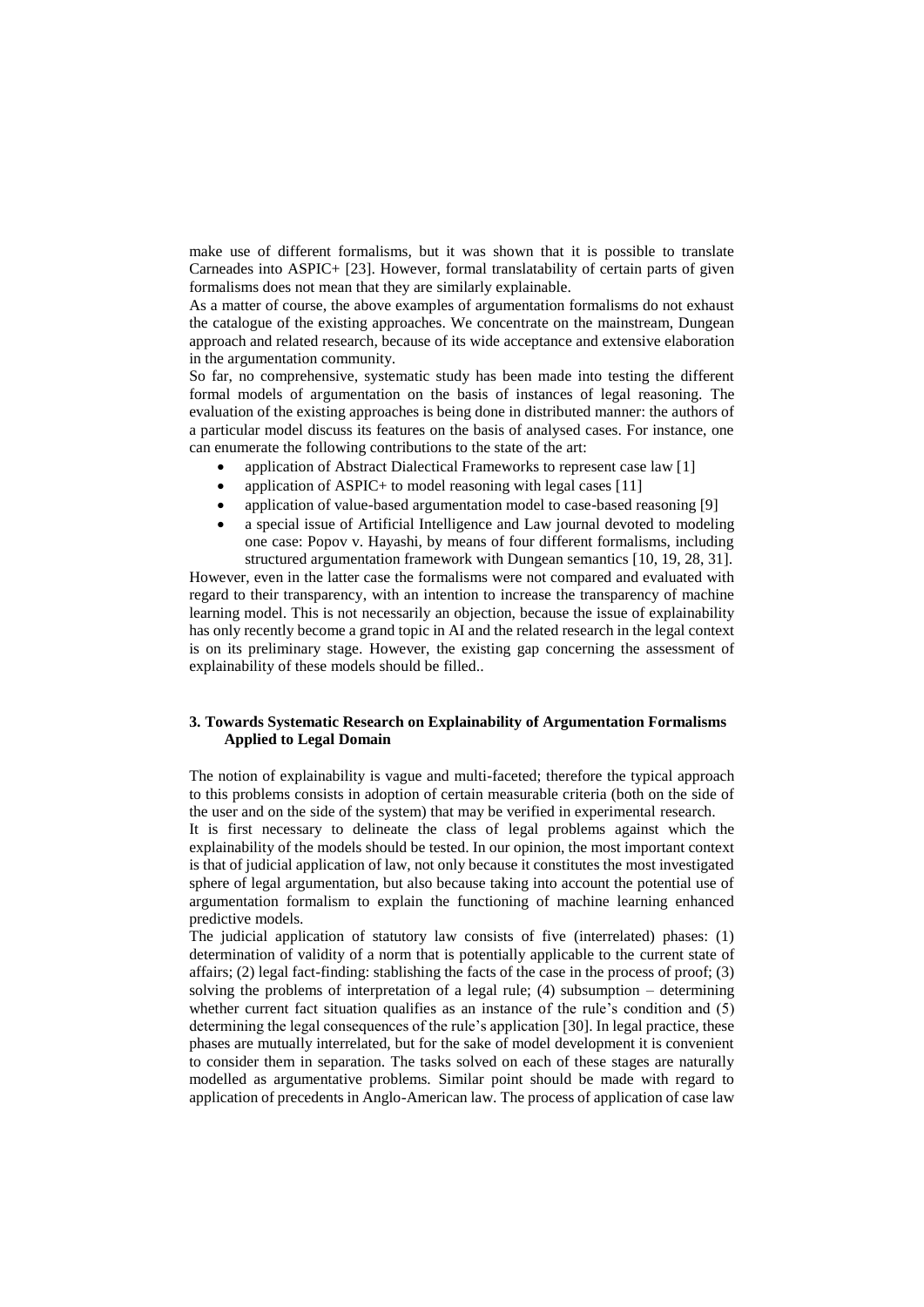may be subdivided into the following stages: (1) initial characterization of the current state of affairs with regard to its legally relevant features; (2) retrieval of precedents that match the characterization of the case at bar; (3) assessing the similarities and dissimilarities between the current case and the retrieved cases; (4) application of distinguishing argumentation and assessment of counterexamples and (5) determining the outcome in the case at bar. In knowledge-based AI and law research these tasks are best captured with arguments based on knowledge representation structures such as scalable dimensions [5] or binary factors [2], recently extended by the concept of magnitudes [20]. In both legal cultures argumentation on each stage may involve reasoning with values.

The reasoning operations on each stage of any model of application of law may be accounted for as:

- resolving a classification problem (e.g. determining whether a given state of affairs falls under the conditions of a rule or is within the scope of a precedent);
- comparing certain object with regard to certain parameters (as in any case of value balancing, or in case of case comparison with the use of factors);
- assigning consequences to the result of classification or comparison (e.g. by mean od deductive reasoning, defeasible reasoning, analogical reasoning etc.).

Therefore, a good explainable model of legal reasoning should be able to provide justification to the user with regard to the following issues:

- whether a certain object is subsumed under a certain category and why (e.g. on the basis of semantic considerations, prior labeling, etc.);
- what scale (metric) is applied to characterize objects that are subject to comparison, what are the values of parameters of each object on this scale, and why;
- how are the consequences assigned to a certain classificatory decision or a result of comparison, and why; it should be noted that each classificatory decision or result of comparison may have its default consequences which eventually may be trumped by other considerations, for instance following from value-based reasoning.

Let us now consider how argumentation formalisms should be investigated and assessed with regard to the realization of explainability of reasoning and results in legal domain. It should be stressed that this assessment may be performed at three levels of generality at least:

- the level of the argumentation framework as a whole; here, in particular, we may investigate whether the basic conceptual scheme of a given system is sufficient to capture the relevant elements of reasoning;
- the level of application of certain argumentation semantics; even if we agree that the basic conceptual scheme is appropriate for modeling legal reasoning, we may discuss whether a given semantics application is appropriate, for instance with regard to correctness of the results;
- the level of modeling of a concrete reasoning; on this level we may for instance investigate whether the elements of reasoning expressed in natural language are properly transposed into the elements of the framework.

The problem of criteria of explainability of AI systems has already attracted broad attention in the community. The discussion of these criteria takes place first and foremost in the context of evaluation of systems based on statistical methods and enhanced with learning mechanisms. From the point of view of those criteria Argumentation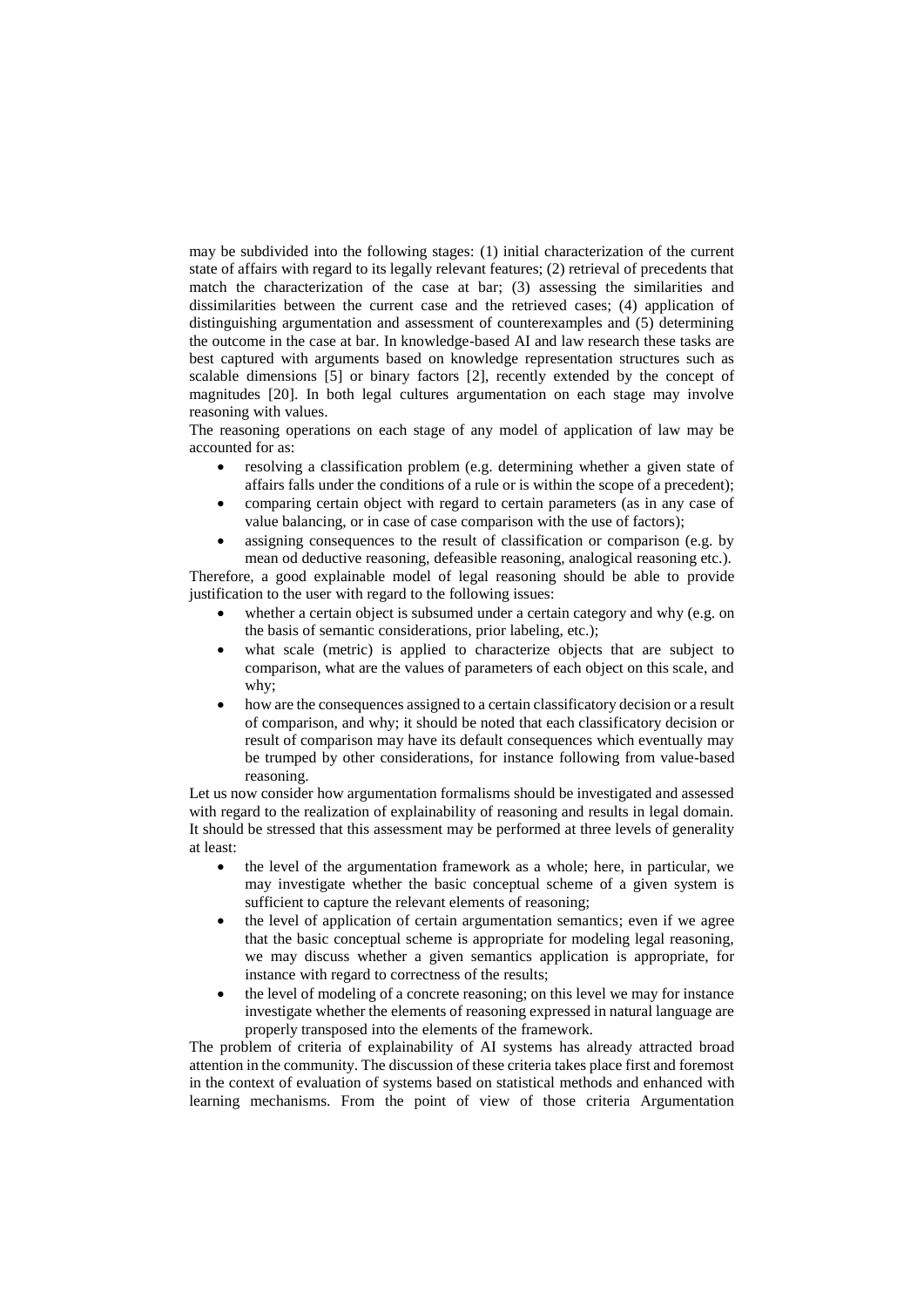Frameworks are explainable by definition, because they make use of explicit knowledge and reasoning patterns: there is no need to transpose the quantitative reasoning into qualitative argumentation, because we already begin with the latter. However, the current developments in the theory of AFs, enhancing their expressive power, at the same time consists in introduction of more and more complicated logical and mathematical tools, thus decreasing the transparency of elements of knowledge bases and reasoning patterns. Thus it is worthwhile to recall a part of the classic set of requirements that were discussed in earlier AI and law work in connection with representation of rules and exceptions in defeasible logic systems [26], applied accordingly to the problem of modeling legal argumentation:

- structural resemblance: preserving the structure of knowledge units and argumentation with regard to natural language expressions;
- modularity: formalizing parts of the domain without taking into account the whole domain at the same time (practically important for validation and maintenance, but also increasing explainability because of the limited capacities of actual user to handle too much information at one time);
- expressiveness: the formalization should be able to capture all distinctions that are important in natural language reasoning.

We think that the above criteria may be fruitfully applied as criteria of explainability of models of legal reasoning based on Argumentation Frameworks. However, we think that it is necessary to add another important criterion:

substantial resemblance: the reasons that justify certain conclusions should be identical or at least significantly similar to those accepted by an experienced expert. In other words: not only the structure of reasoning, but also its merit (content) should be in a certain similarity relation between natural language reasoning and reasoning represented in an AF.

The substantial resemblance requirement is more important for explainability that the standard criterion of accuracy of result broadly adopted in ML-enhanced systems. As discussed above, a correct answer may be yielded by a system by accident, or through the flawed, fallacious reasoning, also on the basis of distorted or false data. The explainable system should be ready to answer the why-questions in a matter similar to the expert user.

Taking into account the set of criteria we may outline the process of testing explainability of argumentation models for legal domain.

- the choice of use case (UC);
- formalizing the knowledge elements present in the UC with the tested argumentation formalisms;
- enabling the systems to generate the conclusion;
- comparison of the conclusions generated by systems to the ones adopted by expert users;
- careful investigation of each step of performance of the system with regard to the adopted criteria, with an applied scale (such as Likert scale or another);
- evaluation of results and development of sets of postulates with regard to: (1) applicability of a given Argumentation Framework to legal modeling reasoning; (2) applicability of a given semantics and (3) formalization of a concrete case.

Several *a priori* hypotheses can be made at this point, with a reservation that they may be falsified in the course of experimental work. First, structured argumentation systems should be assessed higher than abstract argumentation frameworks, because legal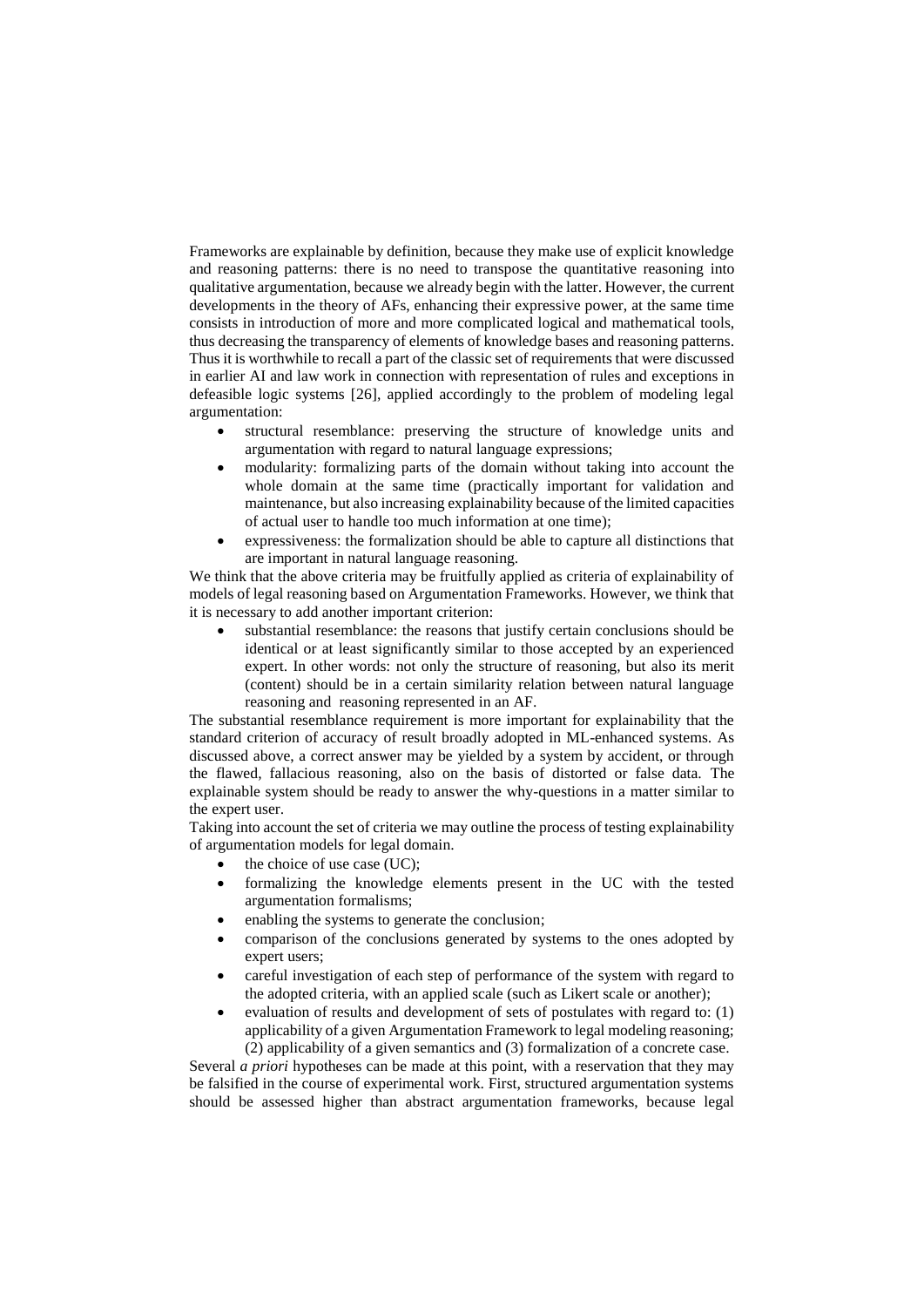reasoning essentially involves the analysis of relation between premises and conclusions of an argument, and not only the analysis of conflicts between arguments. However, it should be noted on the contrary that AAFs enable to map the notion of "argument" to an element of natural language argumentat (and not to a given argument taken as a whole), which may decrease the importance of this drawback. Second, the formalism should enable representation not only of attack relations, but also support relations; this hypothesis favors bipolar over classical argumentation frameworks. Third, taking into account the expressiveness, structural resemblance and substantial resemblance as criteria, and the role of value judgments in legal reasoning on the other hand, the testing should presumably favor the formalisms that used the notion of values explicitly. Fourth, because in legal reasoning we use elements that follow from different sources and that the "pedigree" of elements is an important factor, the argumentation framework should enable some labeling to express this aspect. Fifth, as comparison of objects (in particular weighing of values) involves scalable reasoning, the frameworks that enable weighted relations or gradual attacks will be preferred by default. However, the choice of proper scale and metrics is a complicated issue: too fine-grained scale may decrease explainability.

#### **4. Conclusions**

The current developments of AI systems have more and more influence on the life of individuals and societies. The problem of explainability of decisions made with the support of those systems as well as procedures they are based on has become an important social and legal issue. Argumentation Frameworks may in principle be fruitfully used as tools of explanation of the AI systems' operation. However, AFs themselves, as models developed in a complex, diversified and quickly evolving fieldof research, should themselves be tested with regard to their transparency and explainability. In this contribution we have outlined a general procedure for such testing, subject to future development.

#### **5. References**

- [1] Latifa Al-Abdulkarim, Katie Atkinson, Trevor J. M. Bench-Capon: A methodology for designing systems to reason with legal cases using Abstract Dialectical Frameworks. Artif. Intell. Law 24(1): 1-49 (2016)
- [2] Vincent Aleven 1997. Teaching Case-Based Argumentation Through a Model and Examples, PhD Dissertation, Teaching Case-Based Argumentation Intelligent Systems Program, University of Pittsburgh
- [3] Leila Amgoud, Claudette Cayrol, Marie-Christine Lagasquie-Schiex 2004. On the bipolarity in argumentation frameworks. NMR 2004: 1-9
- [4] Michał Araszkiewicz. 2018. Sztuczna Inteligencja i prawo do wyjaśnienia (Artificial Intelligence and the right to explanation), Trzeci Sektor IV/2018, forthcoming.
- [5] Kevin Ashley. Modeling legal argument. Reasoning with Cases and Hypotheticals. MIT Press, Cambridge: Mass., 1990.
- [6] Kevin Ashley, 2017. Artificial Intelligence and Legal Analytics. New Tools for the Law Practice in the Digital Age, Cambridge: Cambridge University Press
- [7] Trevor J. M. Bench-Capon: Value-based argumentation frameworks. NMR 2002: 443-454